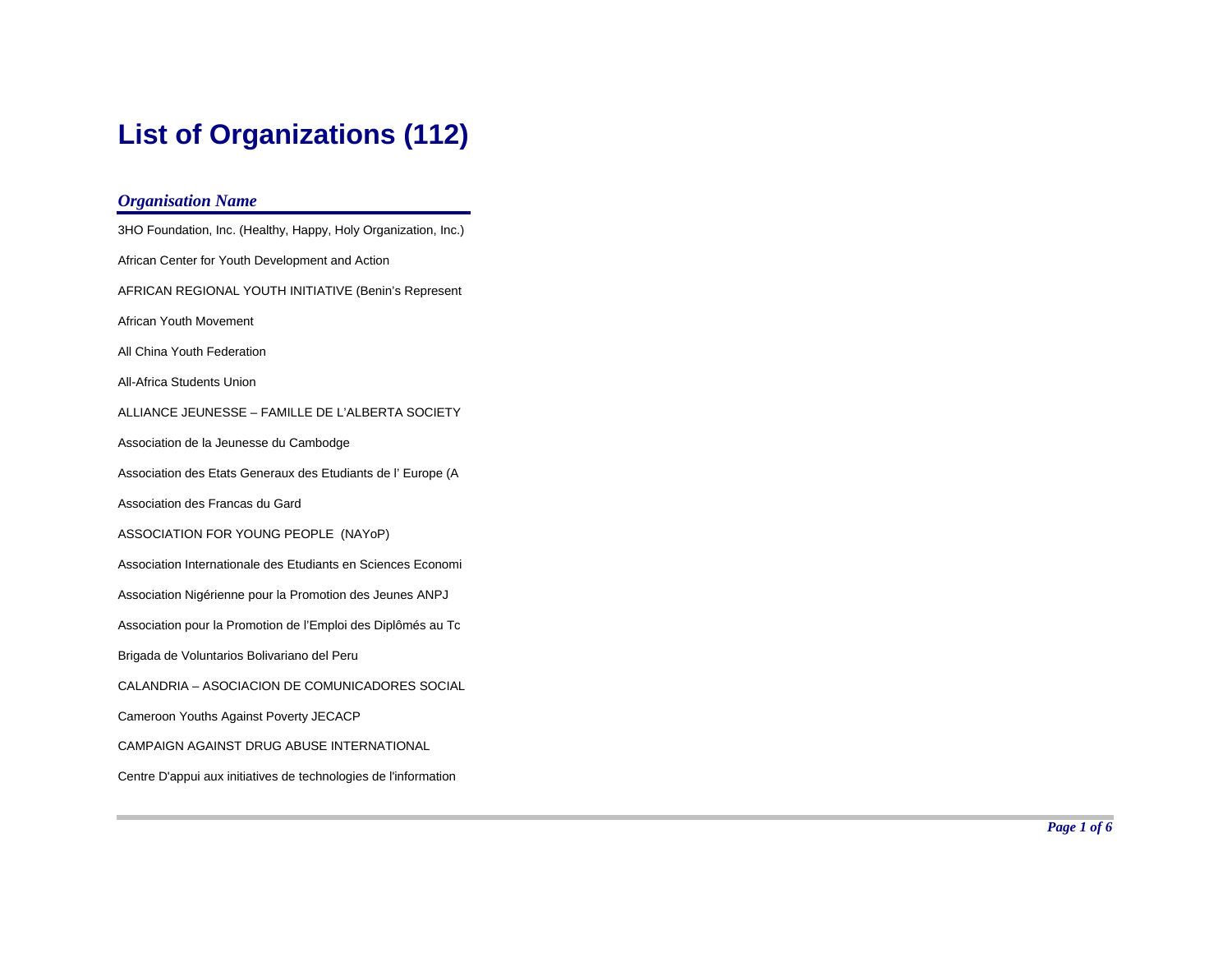Centre des Jeunes Journalistes de la MoldavieClub Francophone des Jeunes Collectif pour la promotion des associations de jeunes Commonwealth Secretariat, Commonwealth Youth Programme Congolese Youth Association for Development (CYAD) Conseil national de la jeunesse du Mali Coordination des Associations de BalbalaCroatian National Youth Council DEVELOPMENT PARTNERSHIP INTERNATIONALEcumenical Studies CenterEuropean Youth Forum Federation des Etudiants Universitaires D' Haiti Federation des Jeunes Francophones du Nouveau Brunswick FEMININE ASSOCIATION FOR SUBSTAINABLE DEVELOPMFONDATION CONSEIL JEUNEFOUNDATION for MANKIND (FM) Franciscans International GAMYA FoundationGlobal Youth Action NetworkGlobal Youth Coalition on HIV/AIDSGRADEC(Groupe D'Appui Au Developement Communautaire)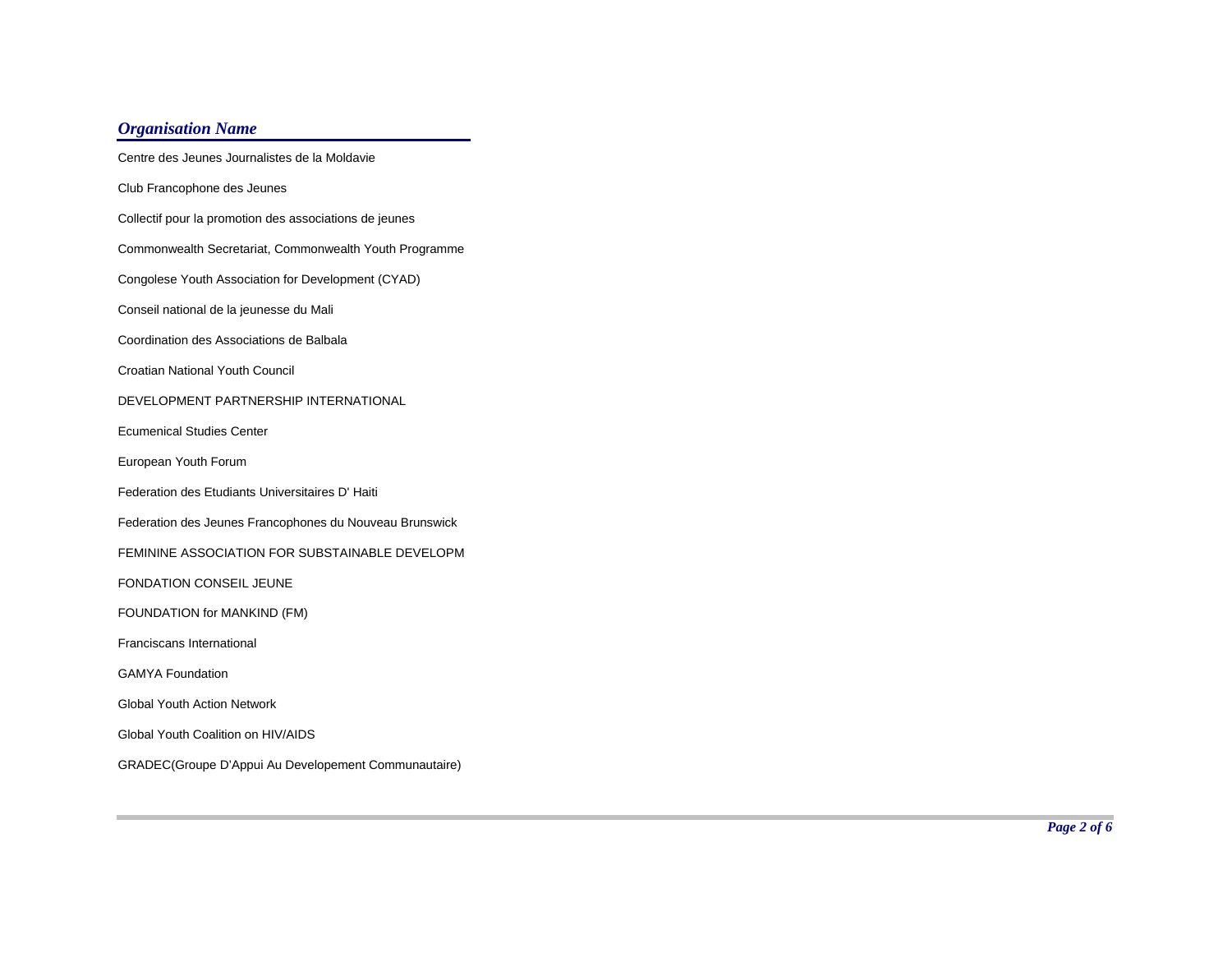| Guest                                                       |
|-------------------------------------------------------------|
| HORIZON ENVIRONNEMENT SANTE (HES NGO)                       |
| Indian Committee of Youth Organizations (ICYO)              |
| International Federation of Liberal Youth (IFLRY)           |
| International Young Catholic Students                       |
| International Young Professionals Foundation                |
| International Youth Development Network                     |
| Junior Enterprise International (JEI)                       |
| <b>Lawyers Without Borders</b>                              |
| Lawyers Without Borders- New York Law School Student Divisi |
| LIBERIAN YOUTHS UNITED FOR RECONSTRUCTION AND               |
| Life-Link Friendship-Schools                                |
| Lutheran World Federation                                   |
| Mt. Grace Harmony Hall Prisons Youth Club                   |
| National 4-H Youth Directions Council                       |
| NATIONAL ASSOCIATION FOR YOUNG PEOPLE (NAYoP)               |
| National Union of Algerian Students                         |
| National Union of Eritrean Youth and Students (NUEYS)       |
| National women awakening centre                             |
| National Youth Constitutional Assembly (NYCA)               |
| National Youth Council of Guinea Bissau / CNJ-GB            |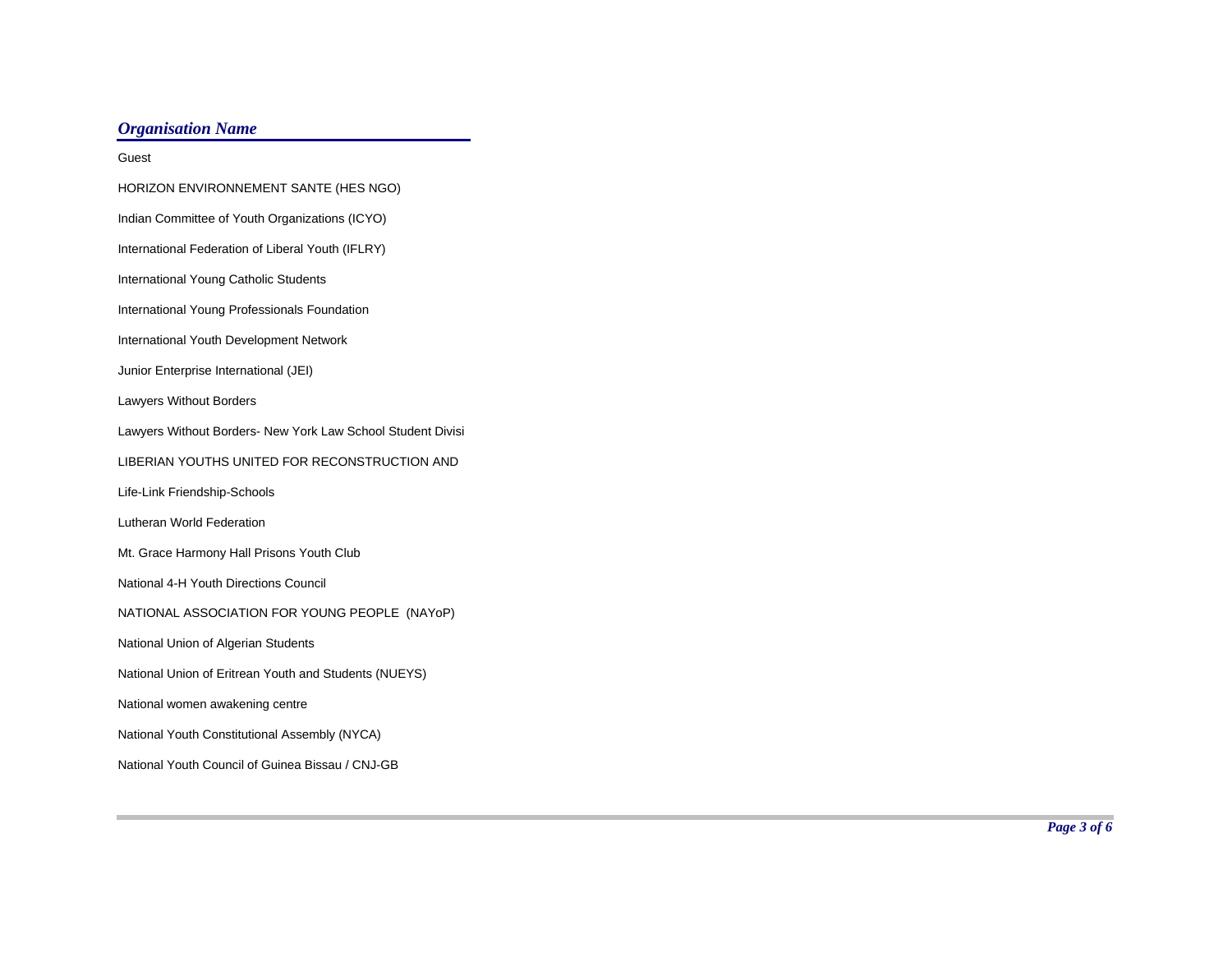| NATIONAL YOUTH COUNCIL OF NIGERIA (NYCN)                       |
|----------------------------------------------------------------|
| National Youth Development Network                             |
| <b>Native Rhythms Productions</b>                              |
| Network of Directors and Journalists for Population and Develo |
| Newark Vocational High School students                         |
| NGO Commonwealth                                               |
| ONE STOP YOUTH INFORMATION RESOURCE CENTRE                     |
| ONG JEUNESSE SANS FRONTIERS                                    |
| Organisation Centrafricaine pour le Développement Rural        |
| Organisation des Jeunes pour le Développement Social en Afri   |
| Pax Romana (International Catholic Movement for Intellectual a |
| Peace Child International                                      |
| People's Empowerment Organization                              |
| Philippine Resources for Sustainable Development, Inc          |
| Positive Africa                                                |
| Princess Basma Youth Resource Center                           |
| Queens College                                                 |
| RESEAU AFRICAIN DE LA JEUNESSE / AFRICAN YOUTH N               |
| Search for Common Ground                                       |
| Senegalese National Youth Council                              |
| Sincronicity Institute for Social Interaction                  |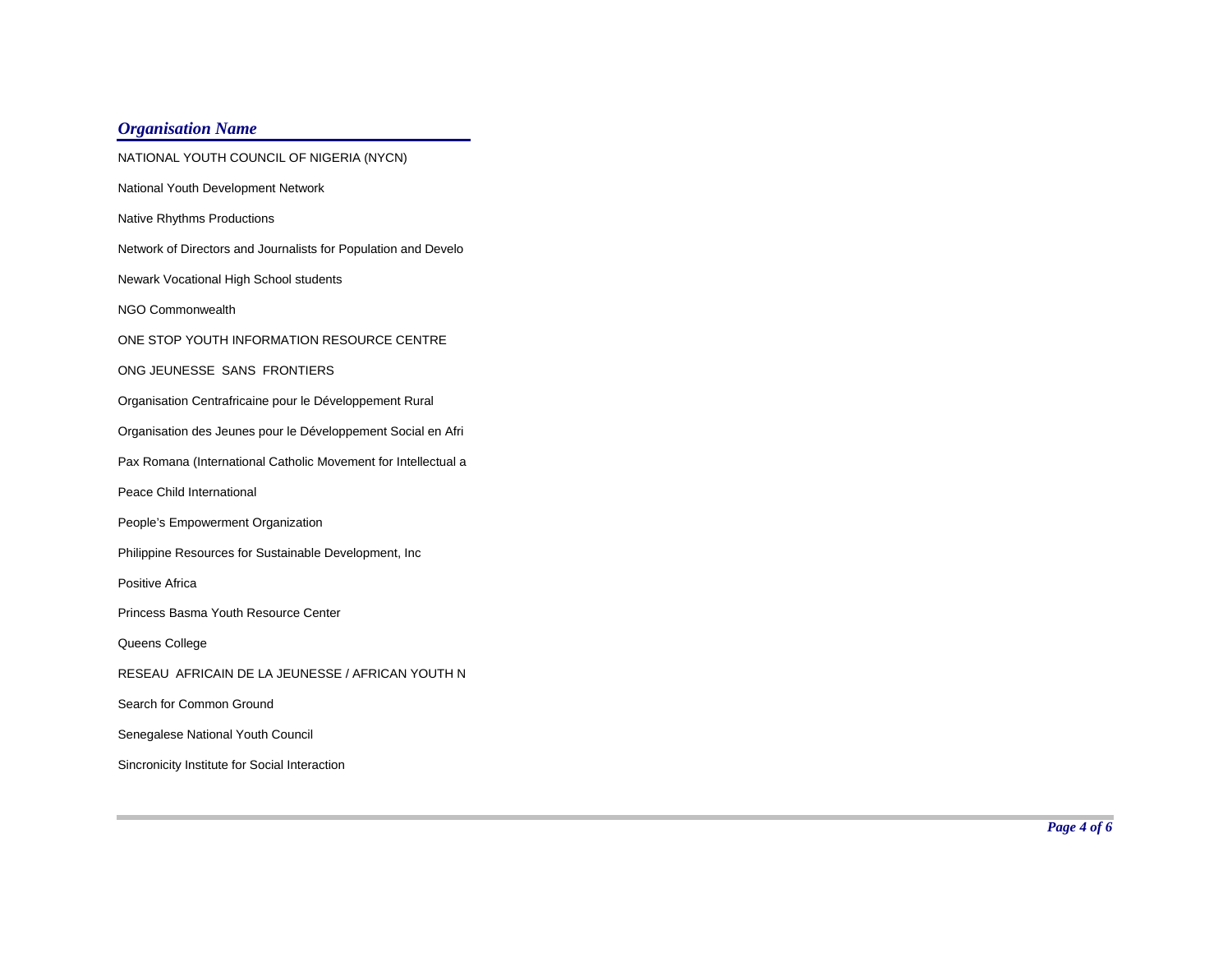Sustain USTAKINGITGLOBALTakingITGlobal Canada TakingITGlobal- MillenniumCampaign Asia-Pacific Regional Yo The Danish Youth Council UGANDA YOUTH CHRISTIAN VOLUNTEERSUNEP Tunza Youth Advisory Council United Nations Youth Association of Mali (UNYA Mali) United Network of Young Peacebuilders (UNOY) Uppsala Association of International Affairs Woodcraft FolkWorld Addiction Foundation, Inc. World Alliance of Young Men's Christian Associations World Assembly of Youth World Clean Project World Federation of United Nations AssociationsWorld Organization of the Scout Movement World Voices Norway WORLD YOUTH BANK NetworkWorld Youth Leadership Network YES Bhutan Country Network